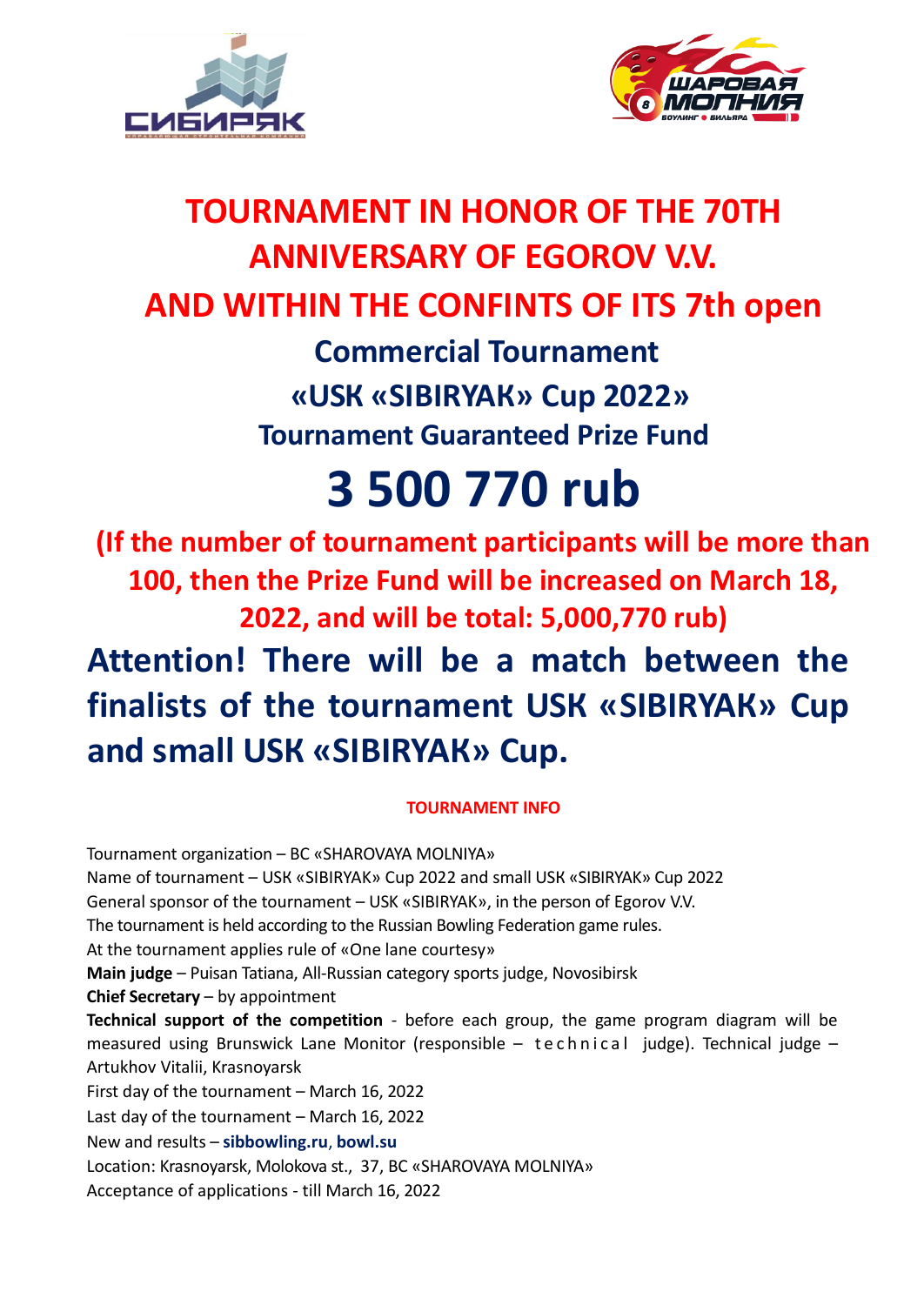Contact person for pre-registration of participants - **Puisan Tatiana Mikhaylovna** + 7 913 987 1323 (WhatsАpp, Viber, Telegram)

e-mail: **[strike-magazine@mail.ru](mailto:strike-magazine@mail.ru)**

**A participant can apply for each day in TWO main groups, other - in the waiting list without restrictions.**

All questions about the regulations before the tournament will be answered by **Babyuk Nikolay, ph. +7 902 924 5252**

**During the tournament, for all questions regarding the regulations, contact main judge**

## **RESIDENCE**

**Apart hotel «Park City»** - Krasnoyarsk, P.Zeleznyaka st, 40b, (located 10 minutes from BC). F o r s i t e p l a c e m e n t : **[parkcity24@yandex.ru](mailto:parkcity24@yandex.ru)**

Hotel accommodation "Polet" - Aerovokzalnaya st., 16 Телефоны: 8-800-700-33-15, (391) 220-10-47, website**: [www.hotelpolet.ru](http://www.hotelpolet.ru/)** (located 7 minutes walk from BC).

Also, self-booking at the hotel **«Hilton»** is available for all plaers **, located in the same building with** BC «SHAROVAYA MOLNIYA»**, Molokova st., 37, ph. (391) 257-02-02. [hilton.ru/hotels/hilton-garden-inn](https://www.hilton.ru/hotels/hilton-garden-inn-krasnoyarsk/)[krasnoyarsk/](https://www.hilton.ru/hotels/hilton-garden-inn-krasnoyarsk/)**

#### **MEAL**

For all participants of the commercial tournament, a FREE lunch will be provided daily. For all meal questions during the competition, contact the Main Judge.

For all athletes, breakfasts (especially for early groups), lunches and dinners will be organized on the territory of the bowling centre «SHAROVAYA MOLNIYA».

## **TOURNAMENT RESTRICTIONS**

## **The tournament is held in 2 age categories:**

**40 +** (Players born in 1982 and earlier participate). Big Cup USK «SIBIRYAK».

**39 -** (players born in 1983 and later participate), as well as everyone who is age 40+, but does not play in this category. Small Cup USK «SIBIRYAK».

Handicap for women +8 points in each game.

## **Separate Prize Fund for each age category.**

**The tournament is open, players born in 1982 and earlier (i.e. 40+) and everyone who applied on time participate. The admission of participants in the competition is carried out only if such participants have a valid QR code (based on vaccination or a certificate of a disease), or a negative PCR test (valid 48 hours from the date of test), or a certificate of contraindications to vaccination and PCR test. In the absence of a QR code - a certificate of vaccination, tests on paper, certified by the stamp of a medical organization and the seal of a doctor (only originals).**

Competitions - Singles, Doubles, "Yubilyar".

Handicap for women +8 points in each game + age.

Handicap for participants born in 1977-1982 - minus 5; born 1976 -born 1973 - 0; born 1972 +1, born in 1971 +2, etc. (for each year additionally +1)

The responsibility for the health of the athlete lies with the athlete himself.

Athletes uniform - slacks, polo shirts.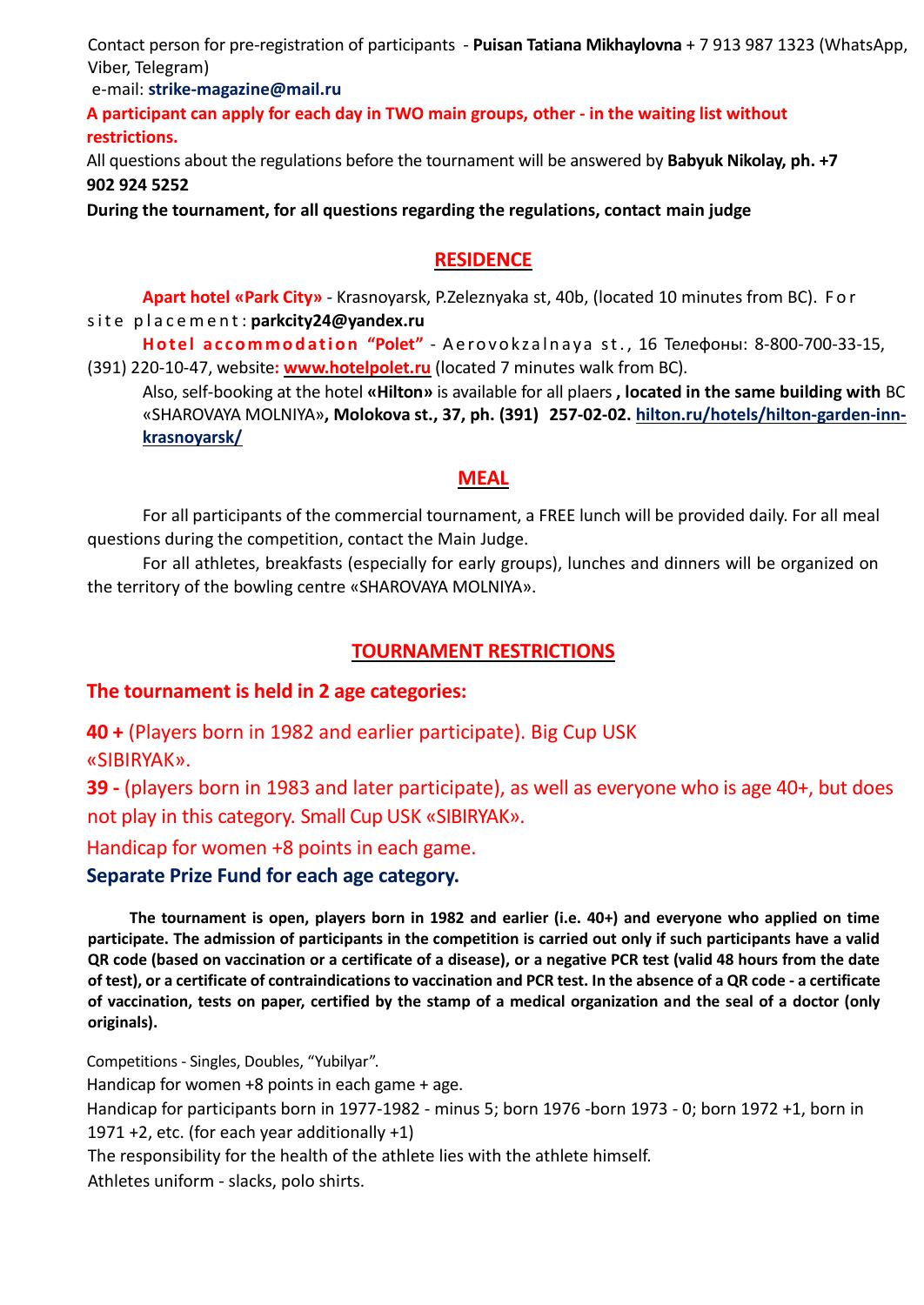## **CONTACT INFORMATION**

Contact person for pre-registration of participants: **Puisan Tatiana Mikhaylovna** + 7 913 987 1323 (WhatsАpp, viber, Telegram) email: **[strike-magazine@mail.ru](mailto:strike-magazine@mail.ru)** Contact person for the meeting of cargo from transport companies: **Artukhov Vitalii, ph. +7 923 315 9700 (call WhatsАpp or viber)**

## **LANE CONDITIONS**

QubicaAMF - 32 lanes

Lanes cleaning machine – Kegel Kustodian plus, reserve – Summit

Oil pattern - three oil patterns will be identified from the IBF or Kegel libraries and announced before 03/01/2022, then one pattern will be determined by draw before the start of official practice. All-Russian competitions and the USK «SIBIRYAK» Cup will be held on the same oil pattern.

**The oil pattern on which will be held games of additional qualifiers and final games of**

**tournament will be announced by the organizer immediately after the end of the official practice -**

**March 16, 2022 until 12:00 noon.** The choice of this pattern will be determined from three announced by draw. Responsible for the technical condition of the lanes: Artukhov Vitalii.

## **FORMATS OF THE TOURNAMENT**

**FORMAT OF THE TOURNAMENT «Yubilyar» participants: Арбузов Дмитрий, Бабюк Николай, Галиев Ильсур, Егоров Владимир, Елесин Юрий, Новожилов Леонид, Попов Сергей, Поторочин Владимир, Шайдуров Александр.**

For players, who participated in last 6 USK «SIBIRYAK» Cups.

## **41 770 rub (100 participants and lower)**

| Plac<br>,,,<br>770<br>$\prime$<br>. .<br>10 J<br>ື<br>______<br>.<br>.<br>$\sim$ |  |  |  |
|----------------------------------------------------------------------------------|--|--|--|
|                                                                                  |  |  |  |

## **57 770 rub (more than 100 participants)**

| Place.  | 16 770 | Place $\sim$ | 770<br>כו<br>TJ. | Place $\overline{z}$ | 10770 |
|---------|--------|--------------|------------------|----------------------|-------|
| Place 4 | 770    | Place 5      | 770<br>Д         | Place 6              | 3770  |

## **SINGLES 40 +**

## **(Players born in 1982 and earlier)**

## **Qualification**

12 games: sum of the 2 best blocks\* of 6 games.

The distribution of places in the final games for the eliminated finalists according to the places occupied in the qualification.

36 players (or 43) will be selected to the final part of the main final and 2 players by the decision of the sponsorship board to the Super Final:

#### 28 (or 35) players based on the results of the main qualification will be selected for the Main Final. Additional nominees: 8 players

1 best among athletes of the «Yubilyar» format (for 29th place or 36th place)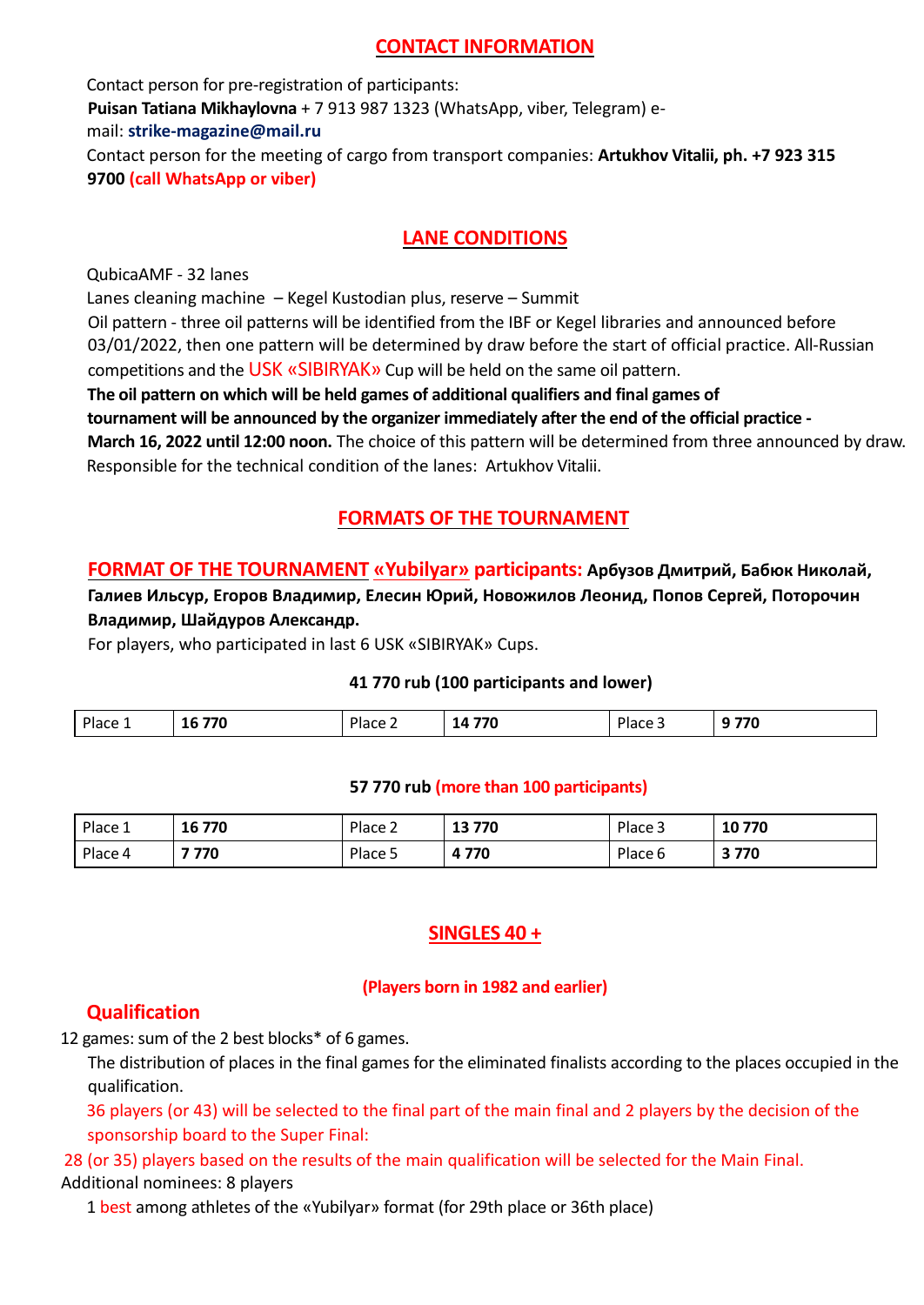1 best among the participants in the nomination "Marathon" \*, who did not get into the top 28 in qualification (if all participants in the nomination were in the top 28 (or in the top 35), then the participant of the 7th Cup most blocks (to 30th place or to 37th place)

If the number of blocks is equal, comparison by the sum of all blocks played

3 best in Step-Out (31st, 32nd, 33rd place or 38th, 39th, 40th place)

1 best in Desperado (2 games) (34th, 35th or 41st, 42nd)

1 player among women who did not qualify for the top 28 (for 36th place or 43rd place)

#### **Lanes are prepared before each block of games**

\*block of 6 games - the cost of one block is from 3,000 to 5,000 rub.

\*step-out - carried out according to the X-12-6-3 scheme. Participation fee – 5 000 rub.

\*desperado - 2 games. The cost of one game is 5,000 rub.

Selection of one best according to the results of the first game to 34th place (or 41st place), selection of one best according to the results of the second game to 35th place (or 42nd place)

**\*Nomination "Marathon" - gives the right to play an unlimited number of blocks, as well as free participation in all nominations, but in pairs competitions it is possible to declare no more than 2 pairs (the application for additional pairs is paid according to the fee for the nomination "DOUBLES"). COMPETITIONS). The cost is 25,000 rub.**

**\*Nomination "Yubilyar" - the players who took part in the tournament for the USC "SIBIRYAK" Cup (6 + 1) determine the best 1 in the nomination to participate in the final games, if the winner of the nomination was in the top 28 (or top 35) by qualification , then the next player takes his place, and so on.**

**If all "Yubilyar" players are in the top 28 (or top 35), then the place is taken by the PLAYER who showed the 3rd result in the game of desperado.**

## **Final games 40+: places 1 to 36, (less than 100 participants)**

The distribution of places after each match for the eliminated finalists according to the places from the qualification.

36 players - according to the scheme (2 participants on a pair of lanes):

| 1 match | Players ranked 27th to 36th                     | 11:00 | 2 games                  | selection of the best 6, eliminated players take<br>places: 33, 34, 35, 36                                                                                                                                                |
|---------|-------------------------------------------------|-------|--------------------------|---------------------------------------------------------------------------------------------------------------------------------------------------------------------------------------------------------------------------|
| 2 match | Places from 21 to $26 + 6$<br>1 match winners   |       | 2 games                  | selection of the best 6, eliminated players take<br>places: 32, 31, 30, 29, 28, 27                                                                                                                                        |
| 3 match | Places from 15 to $20 + 6$<br>winners 2 matches |       | 2 games                  | selection of the best 6, eliminated players take<br>places: 26, 25, 24, 23, 22, 21                                                                                                                                        |
|         |                                                 |       | LANES<br><b>CLEANING</b> |                                                                                                                                                                                                                           |
| 4 match | Places from 9 to $14 + 6$<br>3 match winners    |       | 2 games                  | selection of the best 7, they are assigned places<br>from 9 to 15 (a higher place belongs to the one<br>who took a higher place in the qualification), the<br>eliminated<br>take<br>players<br>places: 20, 19, 18, 17, 16 |

## **Final games 40+: places 1 to 46, (more than 100 participants)**

Distribution of places after each match for eliminated finalists by places from the qualification.

43 players - according to the scheme (2 participants on a pair of lanes):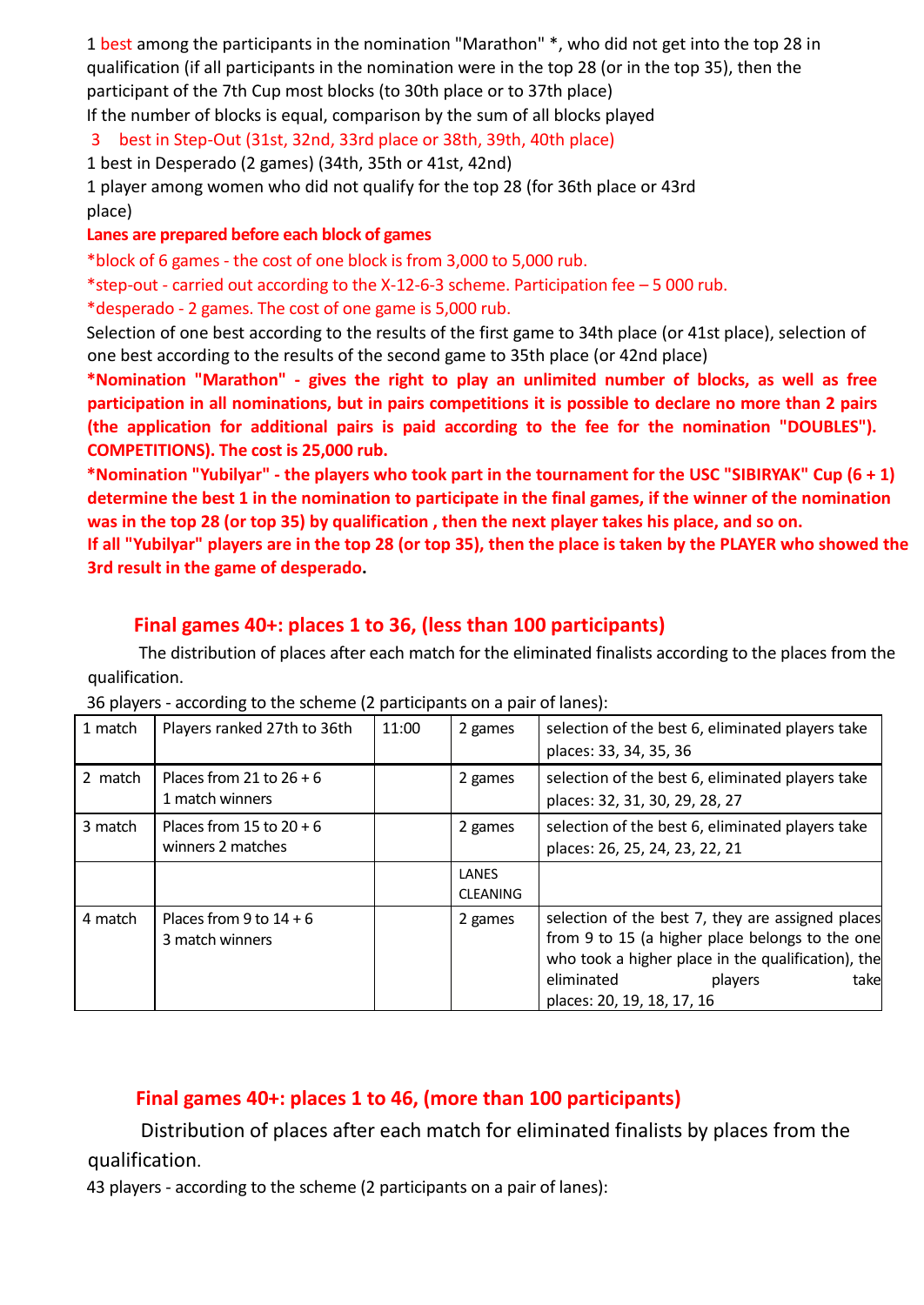| 1 match | Placed players from 28 to 43                              | 11:00 | 2 games                  | selection of the best 8, eliminated players take<br>places: 36, 37, 38, 39, 40, 41, 42, 43                                                                                               |
|---------|-----------------------------------------------------------|-------|--------------------------|------------------------------------------------------------------------------------------------------------------------------------------------------------------------------------------|
| 2 match | Placed players from 20 to $27 + 8$<br>победителей 1 матча |       | 2 games                  | selection of the best 8, eliminated players take<br>places: 28, 29, 30, 31, 32, 33, 34, 35                                                                                               |
| 3 match | Places from 14 to $19 + 8$<br>winners 2 matches           |       | 2 games                  | selection of the best 7, eliminated players take<br>places: 21, 22, 23, 24, 25, 26, 27                                                                                                   |
|         |                                                           |       | LANES<br><b>CLEANING</b> |                                                                                                                                                                                          |
| 4 match | Places from 9 to $13 + 7$<br>winners 3 matches            |       | 2 games                  | selection of the top 7, they are assigned places<br>from 9 to 15 (according to the highest place in the<br>qualification), the retired<br>players<br>takel<br>places: 16, 17, 18, 19, 20 |

5 match:

**1 basket**: Places 1, 6, 9, 12, 15

**2 basket**: Places 2, 5, 8, 11, 14

**3 basket**: Places 3, 4, 7, 10, 13

#### **First stage**

Players of baskets (1, 2, 3) who took places 1, 2, 3 in qualifying automatically go to the second stage, but play 2 games of the first stage, because according to the sum of 4 games, the best 2 will be selected for the Super Final.

All players of baskets (1, 2, 3) play 2 games, according to the sum of 2 games, selection of the 2 best from each basket, to the second stage. Eliminated players take places 10, 11, 12, 13, 14, 15 according to the results of places taken by qualification.

#### **Second stage**

All players of baskets (1, 2, 3) who have passed to the second stage play 2 games and, according to the sum of 4 games (2 games of the first stage + 2 games of the second stage), selection of 1 best from each basket to the Super Final + 2 players by the sum of points from three baskets by the sum of 4 games (2 games of the first stage + 2 games of the second stage), eliminated players take places 6, 7, 8, 9 (according to the highest place in the qualification)

## **Super Desperado - 1 game**

**Cost: 10,000 rub. - for players who participated in 3 blocks of the qualification Cost: 7,000 rub. - for players who participated in 5 blocks of the qualification Cost: 5,000 rub - for players who participated in 7 blocks of the qualification Cost: 3 000 рублей - participated in 9 or higher blocks of the qualification All participants of the competitions who have played qualifying games 6 + 6 can take part**

**Selection of 1 best to the Super Final.**

## **LANES CLEANING**

**Super final - 5 games, places from 1 to 8 are determined by the sum of the games 3 best players in the second stage + 2 best players in the sum of 4 games from the second stage + 1 player in super-desperado and 2 players according to the decision of the sponsorship board**.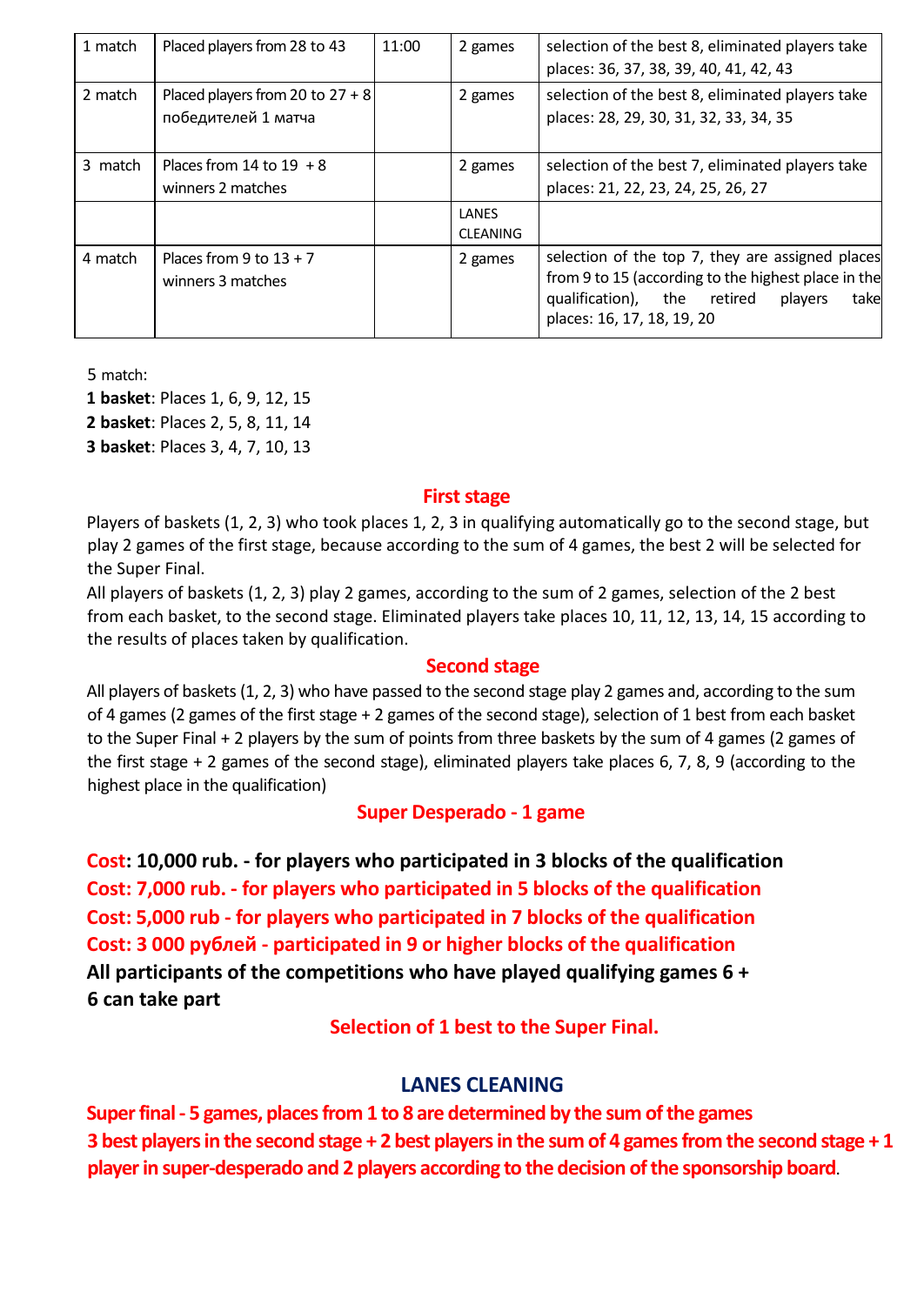## **DISTRIBUTION OF THE PRISE FUND - SINGLES 40 +**

#### **100 participants / more than 100 participants**

| Place 6                               | 90.770/110.770 | Place 19 | 33.770/67.770 | Place 32                                | 14.770/40.770 |
|---------------------------------------|----------------|----------|---------------|-----------------------------------------|---------------|
| Place 7                               | 80.770/100.770 | Place 20 | 31.770/65.770 | Place 33                                | 13.770/37.770 |
| Place 8                               | 70.770/95.770  | Place 21 | 29.770/64.770 | Place 34                                | 12.770/34.770 |
| Place 9                               | 65.770/93.770  | Place 22 | 27.770/60.770 | Place 35                                | 11.770/32.770 |
| Place 10                              | 60.770/90.770  | Place 23 | 26.770/58.770 | Place 36                                | 10.770/30.770 |
| Place 11                              | 55.770/87.770  | Place 24 | 25.770/56.770 | Place 37                                | 28.770        |
| Place 12                              | 52.770/85.770  | Place 25 | 23.770/54.770 | Place 38                                | 26.770        |
| Place 13                              | 50.770/82.770  | Place 26 | 21.770/52.770 | Place 39                                | 25.770        |
| Place 14                              | 47.770/80.770  | Place 27 | 20.770/50.770 | Place 40                                | 23.770        |
| Place 15                              | 45.770/77.770  | Place 28 | 18.770/49.770 | Place 41                                | 21.770        |
| Place 16                              | 40.770/75.770  | Place 29 | 17.770/47.770 | Place 42                                | 19.770        |
| Place 17                              | 37.770/72.770  | Place 30 | 16.770/45.770 | Place 43                                | 17.770        |
| Place 18                              | 35.770/70.770  | Place 31 | 15.770/43.770 |                                         |               |
| The best result among men 5.770/7.770 |                |          |               | The best result among women 5.770/7.770 |               |
|                                       |                |          |               |                                         |               |

## **Finals Prise Fund**

The nomination "Best result" takes into account the results shown in single game of the qualification, final. In the event that the same result was shown by two or more participants, the prize will be given to the participant who showed a higher result in the previous best game of the tournament.

#### **Super Finals Prise Fund**

| Place 1 | 300.770 | Place 4 | 210.770 | Place 7 | 150.770 |
|---------|---------|---------|---------|---------|---------|
| Place 2 | 270.770 | Place 5 | 190.770 | Place 8 | 130.770 |
| Place 3 | 240.770 | Place 6 | 170.770 |         |         |

**Remark :** the organizers reserve the right to make changes in the amount of the prize fund in the direction of increasing. If more than 100 athletes participate in the tournament, the organizers are guaranteed to increase the PRISE Fund to 5,000,770 rub.

#### **DOUBLES - Prise Fund - 86,770 rub.**

Doubles fee 4,000 rub. Pairs can be mixed (male, female)

for  $6 - 36$  (or  $6 - 43$ ) place

One participant can apply no more than 3 pairs, the application of a pair is possible before each block.

## **Qualification**

The best block of 6 games for each member of the pair, which will be declared as part of the doubles tournament (commercial) USK "SIBIRYAK 2022"Cup, is taken into account. The offset takes into account the sum of points scored by two participants in one pair  $(6 + 6)$ , taking into account the handicap (age and female), the number of replays is unlimited. **Replay of subsequent games in a pair of 1,500 rub. for each block.**

Selection of 8 best couples for participation in the final games.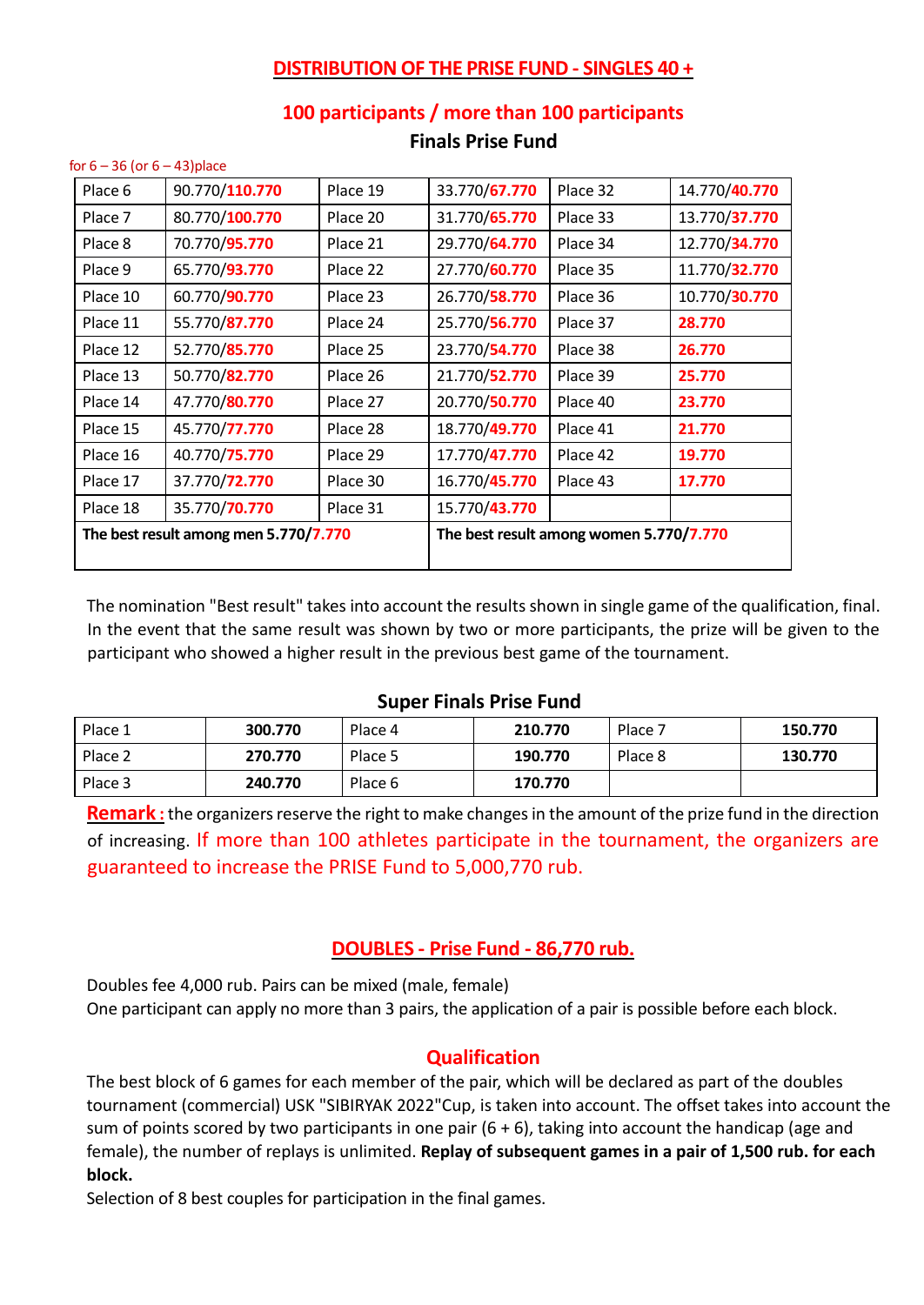## **Super-Bekker final games.**

If one player has reached the final in several pairs, then before the draw of lanes, his pairs are located on adjacent lanes, starting from the first lane for the final games.

Super-Becker - the first player of the pair throws a full set of pins, if the Strike, then the second player of the pair makes the next throw to the full set of pins. If after the throw of the first player there are pins left on the table, then the second player throws into the remaining pins, etc. The handicap of the two participants is summed up and divided (rounded up).

1 match - places 3 to 8 play 2 games, selection of 3 best pairs.

For eliminated pairs, places are allocated based on the results of 1 match.

2 match - places 1 and 2 + 3 best of the first match play 2 games and according to the results of the games places from 1 to 5 are distributed.

| Place 1 | 20 770 | Place 4 | 9770  | Place 7 | 6770    |
|---------|--------|---------|-------|---------|---------|
| Place 2 | 14 770 | Place 5 | 8770  | Place 8 | 5 7 7 0 |
| Place 3 | 11 770 | Place 6 | 7 770 |         |         |

#### **Incentive prise fund for pair competitions - 86,770 rubles**

#### **Remark:**

If a participant in a doubles tournament does not take part in the personal discipline of the USK "SIBIRYAK 2022" Cup , then he can play a block of 6 games for a pair discipline at the cost of groups of personal discipline.

## **SINGLES small USC "SIBIRYAK"cup**

## **(Players born in 1983 and later and anyone interested)**

## **Qualification**

12 games: the sum of the 2 best blocks\* of 6 games.

Distribution of places in the final games for eliminated finalists by places occupied in qualification.

24 players will be selected for the final part of the competition.

**18 players based on the results of the general qualification and 6 players in additional nominations.**2 best in Step Out (at 19, 20 Place)

2 best in Desperados (2 games) (at 21, 22 Place)

1 player who played the most blocks (on 23rd Place, in case of a tie, the player with the best total of 6+6 games counting towards the qualification is selected)

1 best among female 18 player (at 24 Place)

#### **Lanes are prepared before each block of games**

\*block of 6 games - the cost of one block is from 2,000 to 3,000 rub.

\*step-out - carried out according to the X-10-6-2 scheme. Participation fee - 3,000 rub.

\*desperado - 2 games. The cost of one game is 3,000 rub.

**\*Nomination "Marathon" - gives the right to play an unlimited number of blocks, as well as free participation in all nominations. Cost - 15 000 rub.**

## **Final Games: Places 1 to 24**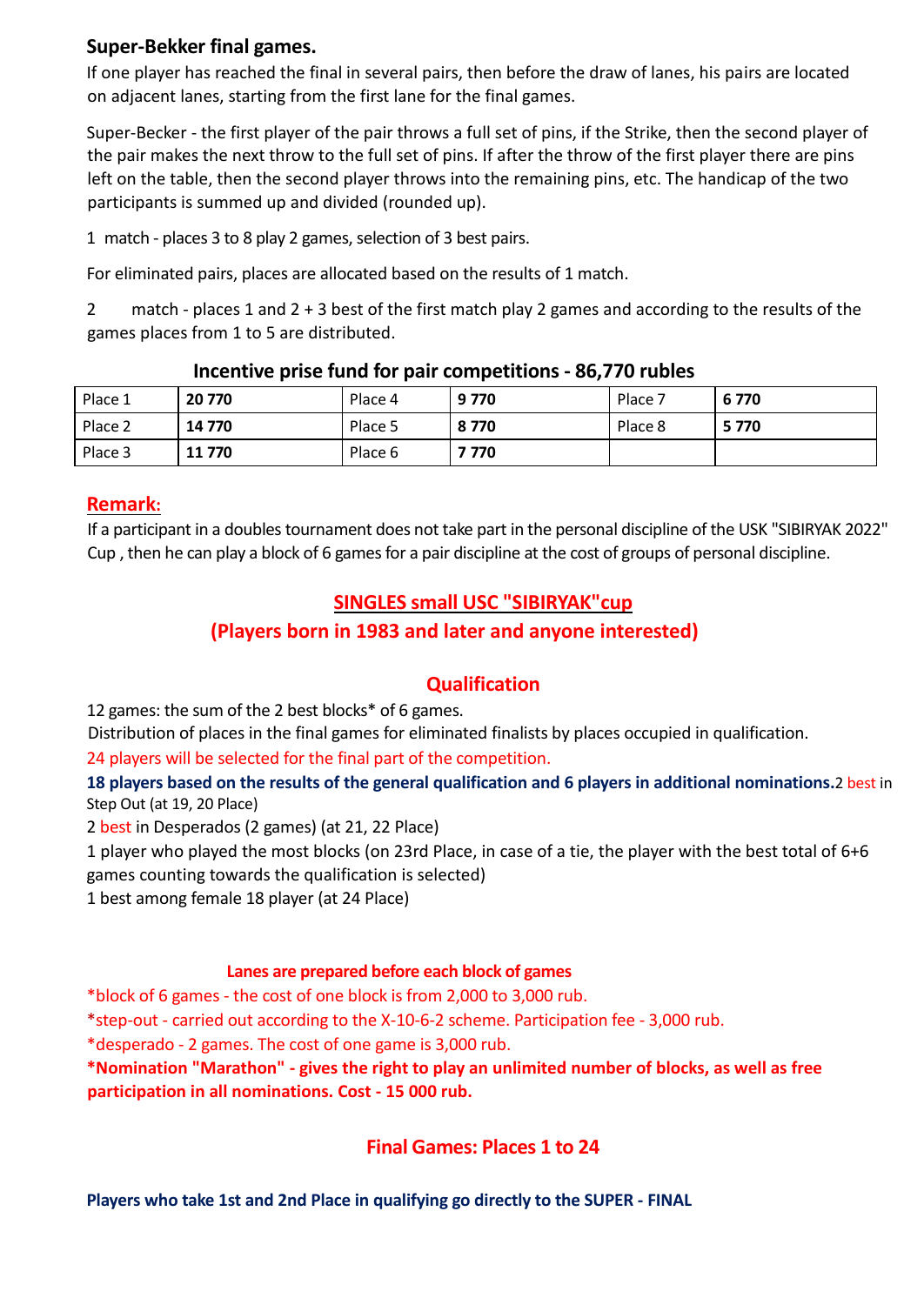Distribution of places after each match for eliminated finalists by places occupied in qualification. 24 players - according to the scheme (2 participants on a pair of lanes):

| 1 match | Players ranked 13th to 24th                  | 12:30 | 2 games | selection of the top 6, eliminated players take<br>places: 24, 23, 22, 21, 20, 19 |
|---------|----------------------------------------------|-------|---------|-----------------------------------------------------------------------------------|
| 2 match | Places from 7 to $12 + 6$<br>1 match winners |       | 2 games | selection of the top 6, eliminated players take<br>places: 18, 17, 16, 15, 14, 13 |
| 3 match | Places from 6 to $3+6$<br>winners 2 matches  |       | 2 games | selection of the top 6, eliminated players take<br>places: 12, 11, 10, 9          |

#### **LANESCLEANING**

#### **SUPER - FINAL**

**6 winners 3 matches plus players ranked 1-2 play 5 games, the total of 5 games places places from 1 to 8.**

For  $1 - 24$  places

## **DISTRIBUTION OF THE PRISE FUND (Individual 39-)**

## **100 participants / more than 100 participants**

**(total number in two categories 40+ and 39-)**

**Individual Finals Prise Fund.**

| Place 1                               | 50.770/70.770 | Place 9  | 15.770/32.770 | Place 17                                | 8.770/23.770 |
|---------------------------------------|---------------|----------|---------------|-----------------------------------------|--------------|
| Place 2                               | 40.770/60.770 | Place 10 | 14.770/30.770 | Place 18                                | 7.770/22.770 |
| Place 3                               | 35.770/55.770 | Place 11 | 12.770/29.770 | Place 19                                | 7.770/22.770 |
| Place 4                               | 30.770/50.770 | Place 12 | 11.770/27.770 | Place 20                                | 7.770/22.770 |
| Place 5                               | 26.770/45.770 | Place 13 | 10.770/25.770 | Place 21                                | 6.770/21.770 |
| Place 6                               | 23.770/42.770 | Place 14 | 9.770/24.770  | Place 22                                | 6.770/21.770 |
| Place 7                               | 20.770/38.770 | Place 15 | 8.770/23.770  | Place 23                                | 5.770/20.770 |
| Place 8                               | 18.770/35.770 | Place 16 | 8.770/23.770  | Place 24                                | 5.770/20.770 |
| The best result among men 4.770/6.770 |               |          |               | The best result among women 4.770/6.770 |              |
|                                       |               |          |               |                                         |              |

The nomination "Best result" takes into account the results shown in single game of the qualification, final. In the event that the same result was shown by two or more participants,

then the prize will be given to the participant who showed a higher result in the previous best game of the tournament.

The winner of the SUPER-FINAL is awarded with a small Cup and a medal. Players who took 2–3 places with medals.

## **MATCH MEETING - Prise Fund 176,770 rub.**

**Participating: 8 players of the SUPER - FINALS 40 + and 8 players of the SUPER - FINALS (Small USK "SIBIRYAK" Cup). Age and women's handicaps remain. All participants play 2 games each, the team is determined by the sum of 16 games - the Winner.**

**Winners receive a prize - 120,770 rub, losers - 56,770 rub.**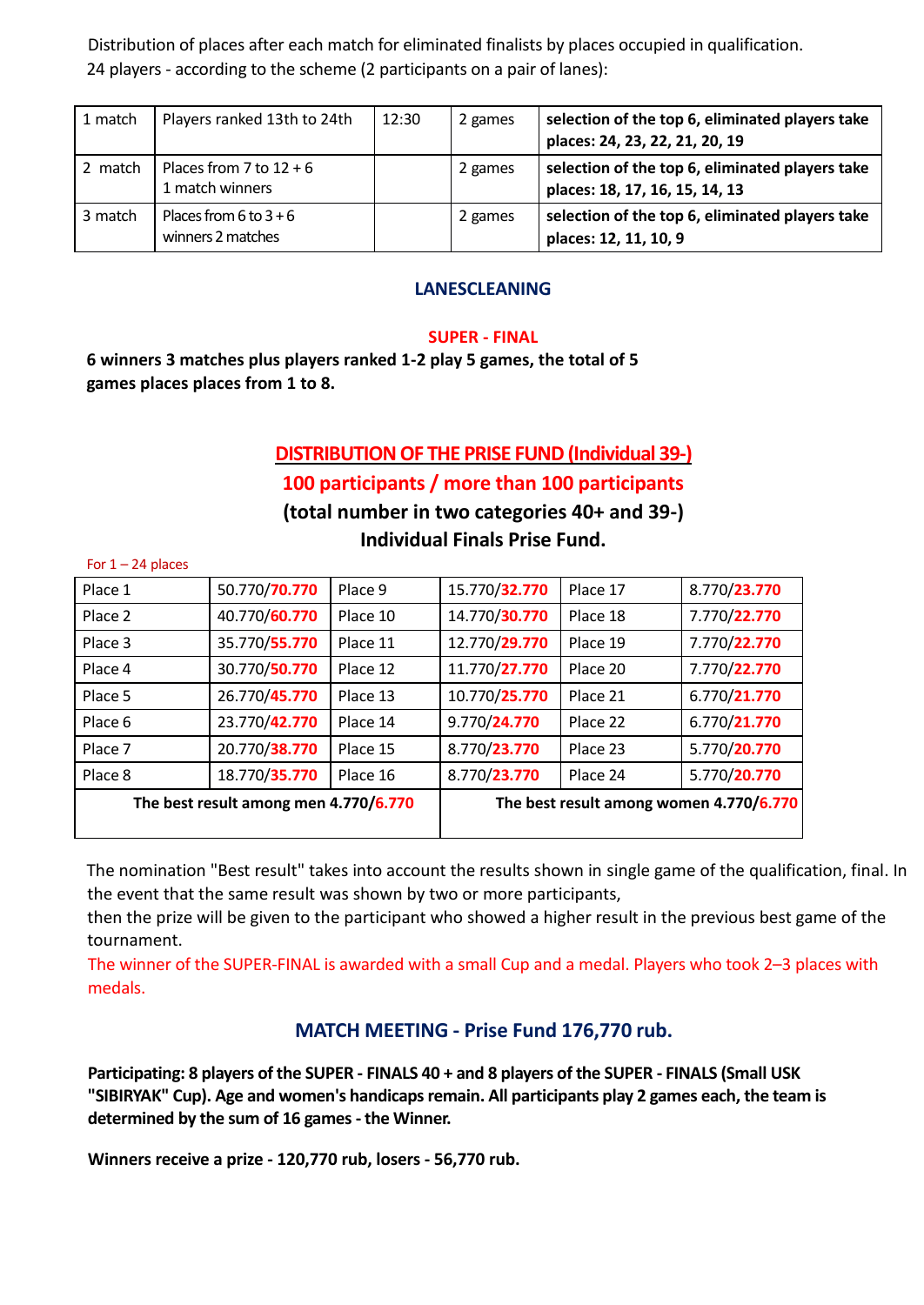**In the event that the finalists of the two teams are not in full force, then the match meeting will not take place and the PF is not paid.**

**In the event that the finalists of one of the teams are not in full force, then the incomplete team is awarded a defeat and the entire PF is paid to the Winner.**

## **EVEN SCORE**

#### **Qualification**

In case of equality of points in the qualification of individual competitions, the higher position is occupied by the player who showed the best result in the last game of blocks (total for the 6th game), going to the qualification offset, then the penultimate one, etc. Then roll off.

In the doubles standings, the highest position is occupied by the pair with the highest result in the last qualifying game (total for 2 participants/pairs in the 6th game), then in the penultimate one, etc. Then roll off (total for pairs).

#### **Final, step out, desperado**

The equality of points is resolved by throws in a full package of skittles to the advantage of one of the players. Throws are taken on the same lanes where the players finished the game. The right to choose the order of shots is determined by the player who, according to the results of the qualification, occupied the place higher than the opponents. In the event of a tie on the results of additional throws, the players continue to throw in a full set of pins. On subsequent throws, the order is reversed with respect to the first throw. If the player's place is essential for passing to the next stage. If the player's place is not important, then his place is determined by the highest place in the qualification.

**Matches consisting of 1 game** - equality of points is resolved by throws in a full package of pins to the advantage of one of the players. Throws are taken on the same lanes where the players finished the game. The right to choose the order of shots is determined by the player who, according to the results of the qualification, occupied the Place higher than the opponents. In the event of a tie on the results of additional throws, the players continue to throw in a full set of pins. On subsequent throws, the order is reversed from the first throw.

**Matches consisting of 2 or 4 games –** in case of a tie, the higher position is taken by the player who showed the best result in the second or fourth game. Next roll-off.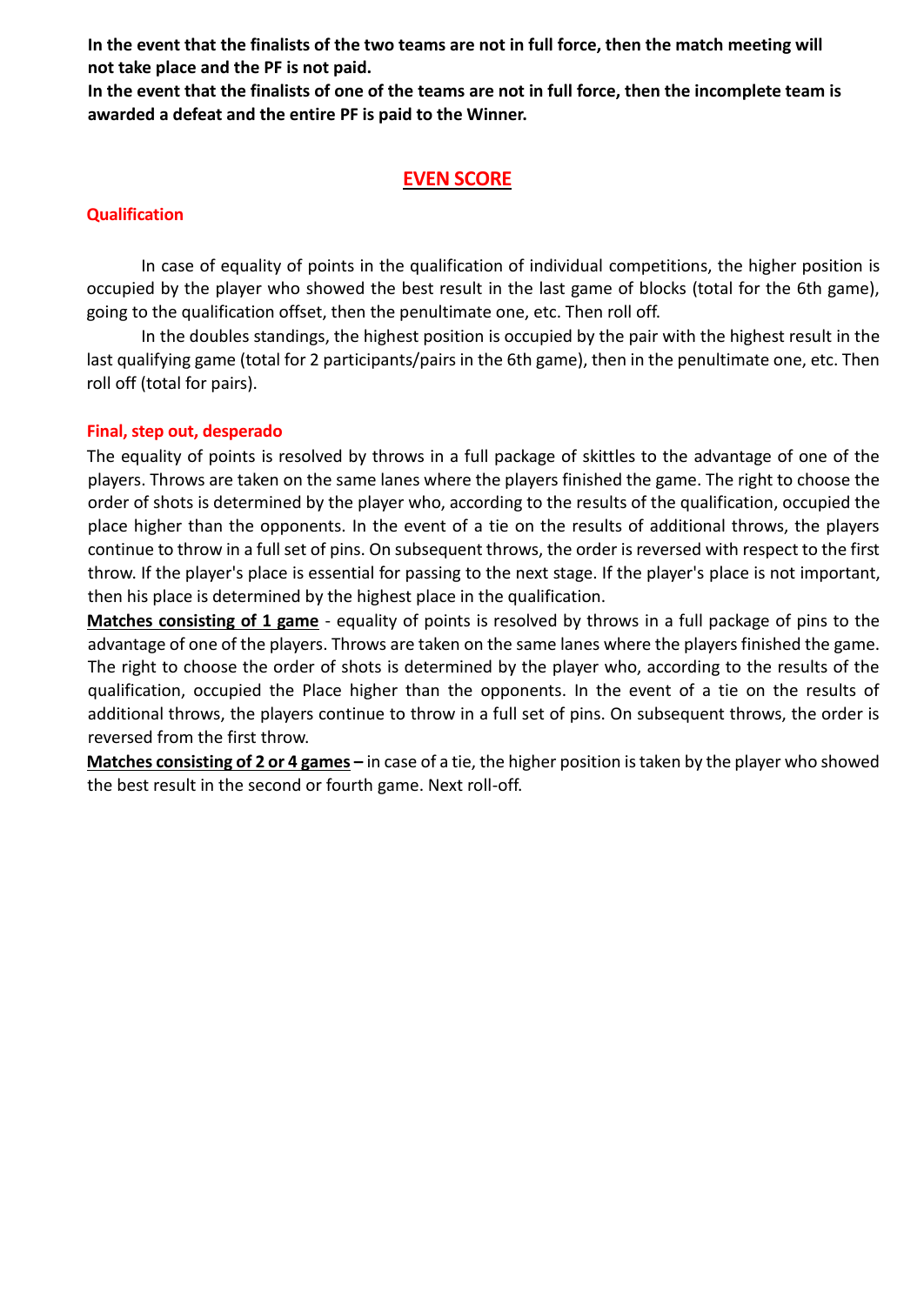#### **Becker doubles finals**

In case of equal points in the final games, the higher position is occupied by the pair that showed the best result in the last game, then the penultimate one, etc. Then roll off (total for pairs).

## **LANES ASSIGNMENT AND LANES MOVEMENT**

Qualification, step-out, desperado by draw, final part according to the scheme;

Number of players per pair of lanes in groups– **max 4** In step-out groups, no more than 8 desperados on one lane; The format of the game of all qualifications and finals is cross; Step out, desperado, super desperado on the same lanes; after each game – moving to the right pair Number of lanes for movement - at least two (depending on the number of participants in the group)

#### **Date Group number Time Target fee less than 100/more than 100 Number of participants** 15.03.2022 Tuesday **Arrival of participants**<br>Tuesday **Arrival of participants** 16.03.2022 Wednesday 08:00 -08:10 08:10 – 10:00 draw chart lane cleaning/registration of participants 10:00 – 11:00 Official practice 1 12:00 3000 (for 40+) 2000/2500 (Small Cup participants) max 56 2 16:00 3500 (for 40+) 2000/2500 (Small Cup participants) max 56 17.03.2022 Thursday **17:00 Opening ceremony** 3 10:00 3500 (for 40+) 2000/3000 (Small Cup participants) max 56 4 14:00 4000 (for 40+) 2000/3000 (Small Cup participants) max 56 5 18:00 4500 (for 40+) 2000/3500 (Small Cup participants) max 36

4000 (for 40+) 2500/3000 (Small Cup

 $participants)$  max 56

6 10:00

## **\*GROUP SCHEDULE**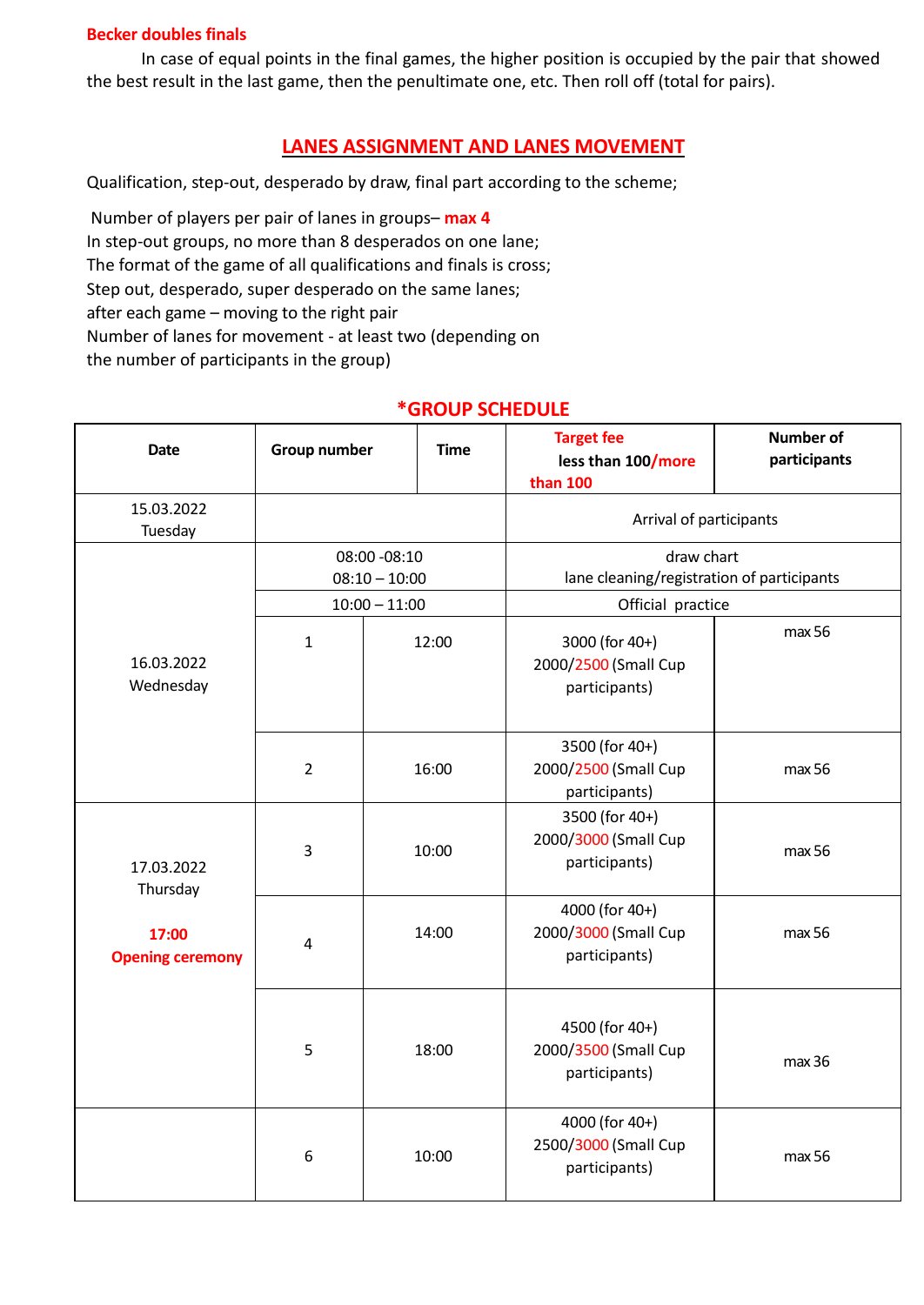| 18.03.2022<br>Friday   | 7                | 14:00                                     | 4500 (for 40+)<br>2500/3000 (Small Cup<br>participants)                                       |                    | max 56                             |
|------------------------|------------------|-------------------------------------------|-----------------------------------------------------------------------------------------------|--------------------|------------------------------------|
|                        | 8                | 18:00                                     | 5000 (for 40+)<br>3000/3500 (Small Cup<br>participants)                                       |                    | max 36                             |
|                        | 9                | 09:00                                     | 4500 (for 40+)<br>2500/3500 (Small Cup<br>participants)                                       |                    | max 56                             |
| 19.03.2022<br>Saturday | 10               | 13:00                                     | 5000 (for 40+)<br>2500/3500 (Small Cup<br>participants)                                       |                    | max 56                             |
|                        | 11               | 17:00                                     | 5000 (for 40+)<br>3000/4000 (Small Cup<br>participants)                                       |                    | max 48                             |
|                        |                  | 20:00                                     | <b>USK Doubles Final</b><br>"SIBIRYAK" Cup without cleaning the lanes after<br>the 11th group |                    |                                    |
|                        | 12               | 22:00                                     | 5000 (for 40+)<br>3000/4000 (Small Cup<br>participants)                                       |                    | max 56                             |
|                        | **Step out       | 09:00                                     | 5000 (for 40+)<br>3000 (Small Cup<br>participants)                                            |                    | won back the<br>qualification 6+6  |
| 20.03.2022<br>Sunday   | ***Despera<br>do | 10:00                                     | 2 games cost one game<br>5000 (for 40+)<br>3000/4000 (Small Cup<br>participants)              |                    | won back the<br>qualification 6+6  |
|                        | 11:00            |                                           |                                                                                               | <b>FINAL GAMES</b> |                                    |
|                        | 18:00            | Award Ceremony<br><b>Closing Ceremony</b> |                                                                                               |                    | At the end of the awards - BANQUET |

\*Additional groups can be organized if the number of applicants is at least 9 participants for participants of only a commercial tournament or participants who have played qualifications in all disciplines of the VS. Groups may be canceled if there are less than 9 participants.

## **Awarding the winners of the competition, who took places from 1 to 3**

**Cup and medals.**